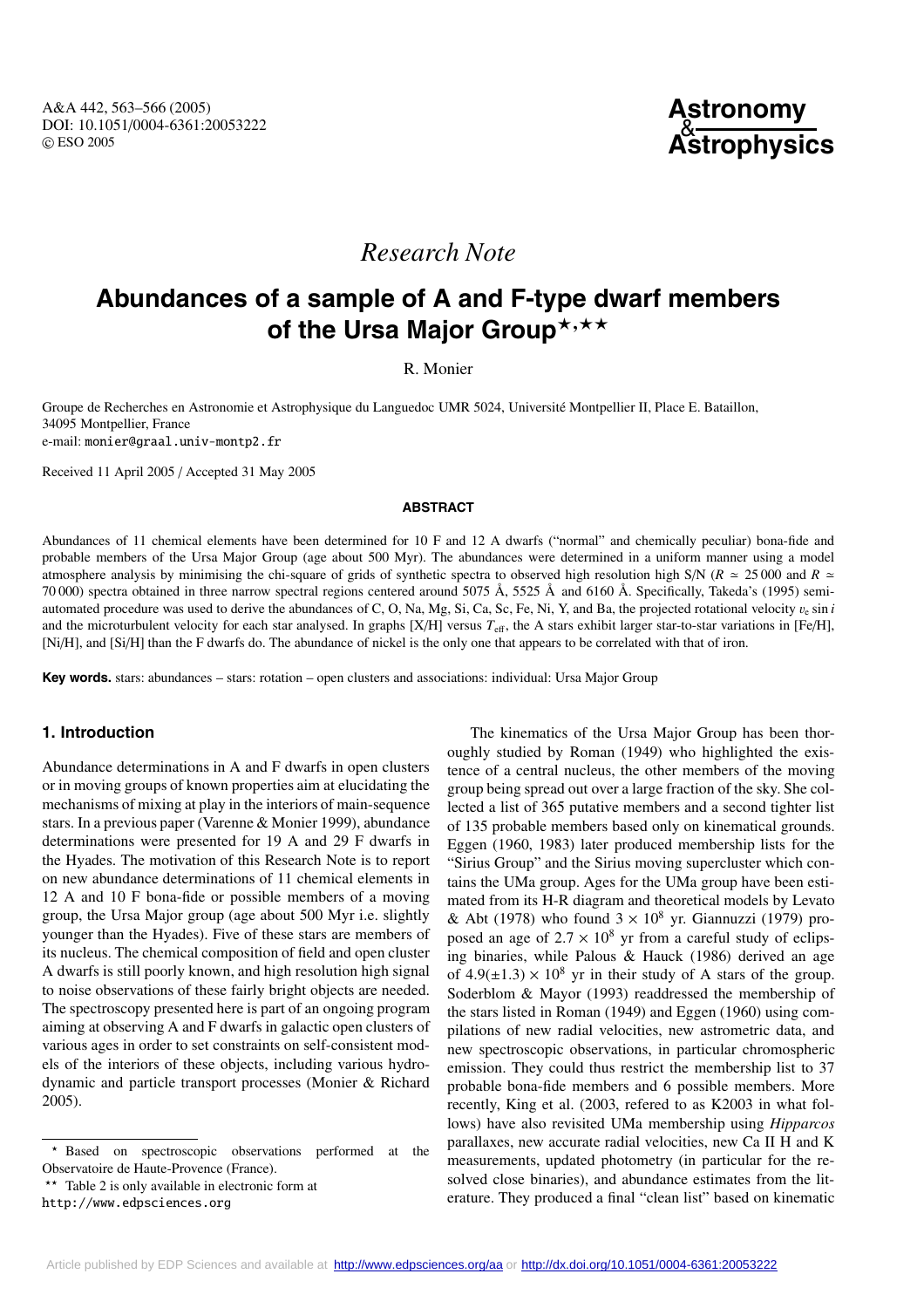| HR              | HD      | Type             | $m_V$ | $T_{\rm eff}$ | $\log g$ | $v_e \sin i$  | $\xi_t$       | Membership               | Comments |
|-----------------|---------|------------------|-------|---------------|----------|---------------|---------------|--------------------------|----------|
|                 |         |                  |       | (K)           |          | $(km s^{-1})$ | $(km s^{-1})$ |                          |          |
| $235^{\dagger}$ | 4813    | F7IV-V           | 5.17  | 6229          | 4.43     | 6             | 1.0           | $\overline{\mathcal{L}}$ |          |
| 330             | 6763    | <b>FOIII-IV</b>  | 5.51  | 6922          | 4.00     | 85            | 1.9           | $\overline{\mathcal{L}}$ |          |
| 534             | 11257   | F2V              | 5.92  | 7005          | 4.05     | 17            | 2.3           | $\overline{\mathcal{L}}$ |          |
| 3998            | 88355A  | F7V              | 6.43  | 6596          | 4.32     | 19            | 1.5           | $\overline{\mathcal{L}}$ | binary   |
| 4141            | 91480   | F1V/F1V          | 5.16  | 7018          | 4.30     | 39            | 2.0           | Y                        | nucleus  |
|                 | 111456  | F <sub>5</sub> V | 5.84  | 6417          | 4.59     | 37            | 1.5           | Y                        | nucleus  |
|                 | 113139  | F5V              | 4.93  | 6927          | 4.20     | 103           | 1.5           | Y                        | nucleus  |
| 5830            | 139798  | F2V              | 5.76  | 6782          | 4.23     | 68            | 3.8           | $\overline{\mathcal{L}}$ |          |
|                 | 151044  | F8V              | 6.48  | 6298          | 4.61     | 8.4           | 0.9           | $\overline{\mathcal{L}}$ |          |
| 7451            | 184960  | F7V              | 5.71  | 6392          | 4.30     | 9.8           | 1.4           | Y?                       |          |
|                 |         |                  |       |               |          |               |               |                          |          |
| 68              | 1404    | A2V/A2V          | 4.51  | 8948          | 3.99     | 125           | 3.0           | $\overline{\cdot}$       |          |
| 290             | 6116A   | A5m              | 5.95  | 8073          | 3.93     | 34            | 5.0           | $\overline{\mathcal{L}}$ | binary   |
| 378             | 7804    | A3V              | 5.13  | 8731          | 3.78     | 124           | 4.0           | Y                        |          |
| 599             | 12471A  | A2V              | 5.50  | 9299          | 3.76     | 121           | 3.0           | $\overline{\mathcal{L}}$ | binary   |
| 2763            | 56537A  | A3V/A4IV         | 3.58  | 8482          | 3.91     | 156           | 4.0           | $\overline{\cdot}$       | SB       |
|                 | 95418   | A1 V             | 2.35  | 9600          | 3.83     | 46            | 2.5           | Y                        | nucleus  |
|                 | 116657  | Alm              | 3.86  | 8425          | 4.40     | 61            | 3.5           | Y                        | nucleus  |
| 7781            | 193592A | A2V              | 5.76  | 8274          | 4.18     | 27            | 4.5           | $\overline{\cdot}$       | binary   |
| 8291            | 206538A | A2V              | 6.07  | 8792          | 3.60     | 165           | 3.0           | $\overline{\mathcal{L}}$ | binary   |
| 8407            | 209515A | A0IV             | 5.57  | 10073         | 3.74     | 64            | 2.5           | $\overline{\mathcal{L}}$ |          |
| 8709            | 216627  | $A3V/A3IV-V$     | 3.27  | 8657          | 3.56     | 81            | 3.6           | Y?                       |          |
| 8984            | 222603  | A7V/A6IV         | 4.49  | 7964          | 4.03     | 56            | 5.1           | $\overline{\mathcal{L}}$ |          |

Table 1. List of the observed A and F dwarfs: 6 are confirmed members of the UMa moving group and 16 are probable/possible members in King et al. (2003). Spectral types are from Gray & Garrison (1987, 1989a,b) or from SIMBAD.

and photometric criteria, which contain 31 assured members, all quoted as "Y" in their Table 5 (among which are 12 A stars and 5 F stars). The adjustment of isochrones to the final UMa members shows that the age of the UMa group is  $500\pm100$  Myr, i.e. 200 Myr older than previous estimates.

The abundances of lithium, berylium, boron of several F dwarfs in the UMa group have been extensively studied by Boesgaard and her collaborators (see Boesgaard et al. 1988; Soderblom et al. 1993; Boesgaard et al. 2003; and Boesgaard 2004). The iron and carbon content of several F dwarfs in the UMa group have also been determined by Boesgaard et al. (1988), Boesgaard (1989) and Friel & Boesgaard (1990), who found that iron and carbon are slightly deficient in this moving group. The mean iron abundance is  $[Fe/H] = -0.082 \pm 0.021$ and the mean carbon abundance is  $[C/H] = -0.12 \pm 0.05$  (Friel & Boesgaard 1990).

#### **2. Program stars, observations, and data reduction**

The selection criteria of stars, the observational procedure, and data reduction are the same as in Varenne & Monier (1999). We observed 5 A and F dwarfs members of the nucleus of the UMa stream (quoted as "Y" in K2003) rotating at  $v_e \sin i \leq$ 120 km s−1, plus 1 confirmed member of the stream and 16 probable (quoted as "Y?" in K2003) and possible (quoted as "?" in K2003) members. In addition, Procyon was observed as control star for the abundance analysis. These observations were carried out with the AURELIE spectrometer (Gillet et al. 1994) placed at the coudé focus of the 152 cm telescope at Observatoire de Haute Provence. Fundamental data for the programme stars are collected in Table 1. The star identifications (HR and HD numbers) appear in Cols. 1 and 2, the spectral types retrieved from Gray & Garrison (1987, 1989a,b) or else from SIMBAD in Col. 3, and the apparent magnitudes,  $m_V$ in Col. 4. Columns 5 to 8 display the effective temperatures, surface gravities, rotational velocities, and microturbulent velocities as derived in our analysis (see Sect. 3.). The membership status and comments appear in Cols. 9 and 10. Six stars are binaries or belong to multiple systems and one is a spectroscopic binary. Inspection of the Catalogue of Components of Double and Multiple stars (CCDM, Dommanget et al. 1995) reveals that the companions of HD 6116A, HD 12471A, HD 206538A and HD 209515A are all much fainter than the primary stars and distant enough from them so that their spectra cannot have contributed to the spectra observed. The companions of HD 88355A and HD 6116A are only about 1 mag fainter and may have been close enough to the primary stars to contribute light to the spectra. Their spectral type being unknown, no correction for the light of the companion was attempted. Abundances were derived for HD 88355A, HD 6116A, and the spectroscopic binary HD 56537, but they may be erroneous.

Three spectral regions centered on  $\lambda$ 6160 Å (region 1),  $\lambda$ 5080 Å (region 2) and  $\lambda$ 5530 Å (region 3) were observed as they include several lines with accurate oscillator strengths for the chemical elements we study. Regions 1 and 2 are those observed by Edvardsson et al. (1993) in their spectroscopic survey of F dwarfs in the galactic disk. For the brightest stars ( $V \le 6$ ), grating 5 working at its second order (for region 1) and grating 1 (for region 2) yielded resolving powers equal to 60 000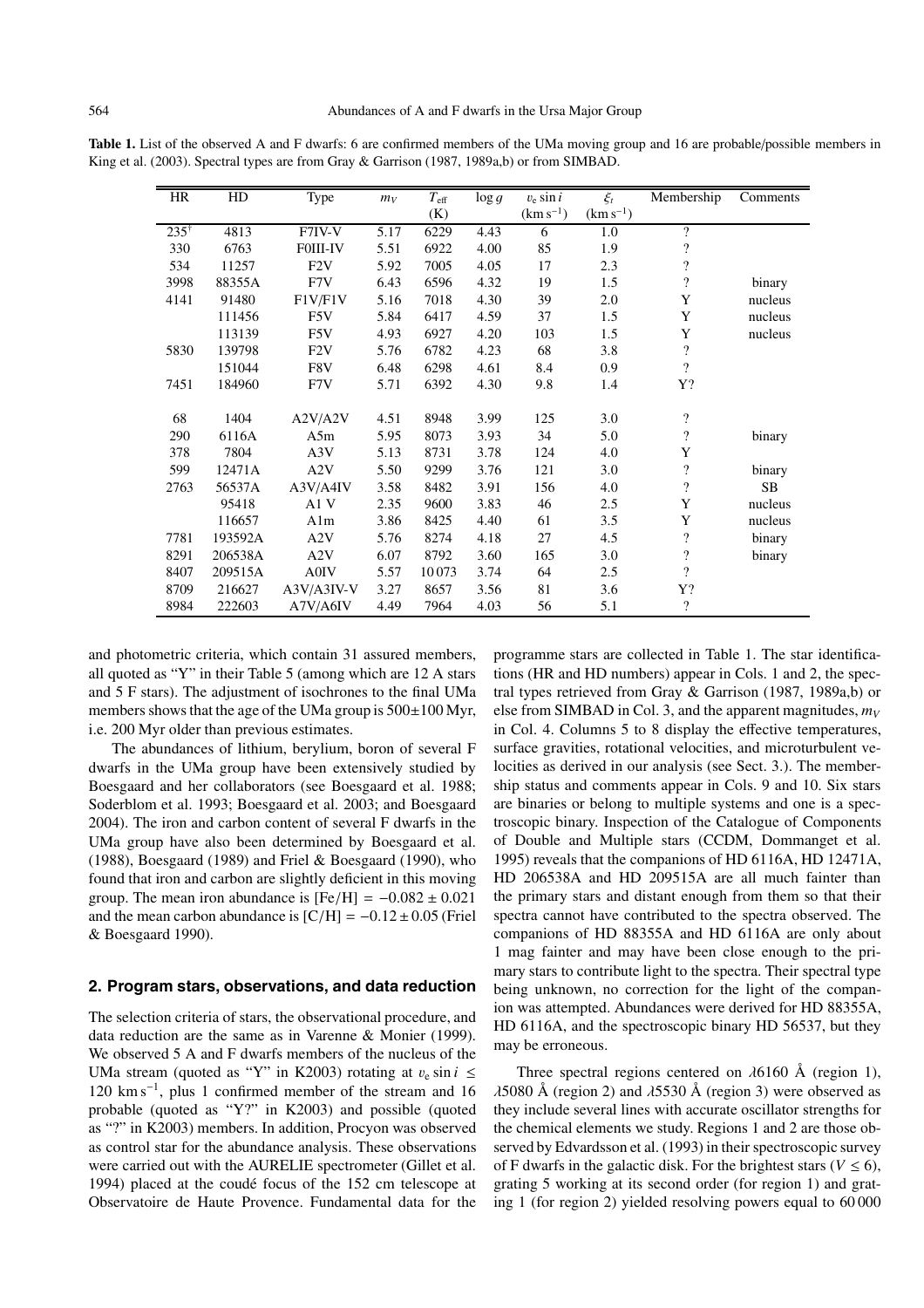and 65000, respectively. For the faintest stars  $(V > 6)$ , grating 7 was used resulting in resolving powers of 36 000 and 28 000 (for regions 1 and 2, respectively). In region 3, all stars were observed with grating  $7 (R = 31000)$  except for Procyon. According to the *V* magnitude and weather conditions, exposure times between a few minutes to 90 min were necessary to secure signal to noise ratios ranging from 200 (around  $m_V = 6.0$ ) to 500 (around  $m_V = 2.0$ ). The high S/N ratios are required to locate the stellar continuum accurately. The MIDAS software was used to reduce all spectra following the standard procedure (offset removal, division by the flat field, wavelength calibration). The spectra of the narrow lined stars were used to locate continuum windows through which cubic splines were interpolated. Careful inspection of the spectra of the few fast rotators indicates that some of these windows can still be used, and convolution of the synthetic spectra by the appropriate rotational profiles confirms this. All spectra were then rectified to their continua.

#### **3. Chemical abundance analysis**

#### 3.1. Method and input data

The effective temperatures  $(T_{\text{eff}})$  and surface gravities  $(\log g)$ of the stars were determined using Napiwotzki's (1992) UVBYBETA calibration of the Strömgren photomery indices *uvby* in term of  $T_{\text{eff}}$  and log *g*. The errors on  $T_{\text{eff}}$  and log *g* are estimated to be  $\pm 125$  K and  $\pm 0.2$  dex, respectively. Model atmospheres were then calculated using Kurucz's ATLAS9 code, assuming a plane parallel geometry, a gas in hydrostatic and radiative equilibrium, and LTE. Calculations were carried out with a depth independent microturbulence of 2.0 km s<sup> $-1$ </sup> and a solar metallicity taken from Grevesse & Noels (1993). For stars with  $T_{\text{eff}} \leq 9000 \text{ K}$ , convection was taken into account in the model computations with a mixing-length ratio equal to 1.25.

The line opacity calculation uses the 58 million line list compiled by Kurucz (Kurucz 1992a,b).

The line lists and atomic parameters used to calculate the synthetic spectra are given in Table 3 of Varenne & Monier (1999). Abundances for 11 chemical elements were derived by adjusting synthetic spectra to the observed normalized spectra and minimizing the chisquare of the models to the observations. Spectrum synthesis is the only method applicable to the fastest rotators. Specifically, synthetic spectra were computed assuming LTE using Takeda's (1995) iterative procedure (see Takeda 1995; and Varenne & Monier 1999, for a description).

The procedure outputs the abundance of elements of interest, the microturbulence  $(\xi_t)$  constant with depth, the apparent rotational velocity, and the wavelength shift relative to the laboratory frame. The lines studied here are weak lines which are essentially formed deep in the atmosphere where LTE should prevail. They are well suited for abundance determinations.

In practice, complete convergence was reached for each star after 2 sets of 5 iterations, i.e. 10 calculations. As suggested by Takeda (1995), we first fixed the  $v_e \sin i$  value (taken from Uesugi & Fukuda 1982, for F dwarfs; or from Abt & Morrell 1995, for A dwarfs) and the microturbulence (derived from Nissen's 1981, fit for F-type stars and set equal to 3 km s<sup>-1</sup> for

the A stars) for iterations 1 to 5. For the 5 remaining iterations,  $v_e \sin i$  and  $\xi$  were left as free parameters using abundances determined in the first step of the procedure.

#### 3.2. Results and uncertainties

Takeda's procedure was first checked on Procyon, whose atmospheric parameters and abundances are fairly well known (Steffen 1985). The derived  $v_e \sin i$  and  $\xi_t$  and the abundances agree well with those determined by Steffen. The differences  $\Delta[\frac{X}{H}] = [\frac{X}{H}]_{\text{this study}} - [\frac{X}{H}]_{\text{other}}$  are less than 0.1 dex for 8 out of 11 elements and less than 0.15 dex for the 3 remaining (C , Y, and Ba). The abundances for the 22 UMa group stars relative to the Sun  $(\frac{X}{H}) = \log(\frac{X}{H})_{\star} - \log(\frac{X}{H})_{\odot}$  are collected in Table 2 together with a mean value and a standard deviation.

The main sources of uncertainties for the abundances stem from those on the effective temperatures, surface gravities, microturbulent velocities, oscillator strengths, and apparent rotational velocities which are assumed to be independent. For the fastest rotators, the placement of the continuum is less secure and induces an additional error on the abundances. Table 5 in Varenne & Monier (1999) lists, for each chemical element and for 8 stars of different effective temperatures, typical uncertainties on the abundances, caused by representative uncertainties on  $T_{\text{eff}}$ , log g, and  $\xi_t$  only. The actual errors on the abundances are higher , probably around 0.30−0.40 dex, as they must include the uncertainty caused by the oscillator strengths and that on the rotational velocity. Only 2 lines, BaII  $\lambda$ 6141.713 Å and ScII  $\lambda$ 5526.790 Å, were found to be sensitive to the microturbulent velocity.

#### **4. Discussion and conclusion**

The iron and carbon abundances of a few F stars studied here (HR 235, HR 330, HR 534, HR 5830, HR 7451, and HD 151044) have been determined by Boesgaard (1989) and Friel & Boesgaard (1990) from a model atmosphere analysis of equivalent widths (see Boesgaard & Tripicco 1986). Comparison of our determinations to theirs reveals differences that are always smaller than 0.10 dex which is less than the actual errors on [Fe/H] and [C/H]. This seems satisfactory considering that we did not use exactly the same effective temperatures for these stars as FB90 nor the same model atmospheres and method of analysis.

The chemical pattern found for the A and F dwarfs of the UMa group resembles that found in the Hyades (Varenne & Monier 1999). In graphs where  $[X/H]$  is displayed versus  $T_{\text{eff}}$ , in particular for iron, nickel, and silicon, the A dwarfs display abundances which are more scattered around the mean value for the group than the F stars do, the mean abundance being only calculated from the F dwarfs. This is readily seen in Fig. 1 which displays the iron abundance for the 22 stars analysed. The mean iron abundance for the F dwarfs is found to be  $-0.06 \pm 0.10$  dex in very good agreement with Boesgaard (1989) ( $-0.08 \pm 0.02$  dex). The A dwarfs thus exhibit larger star-to-star variations in [Fe/H], [Ni/H], and [Si/H] than the F dwarfs. Even when HD 88355A, HD 193592A, and HD 56537A (for which contamination by the light of a nearby companion might have occured) are removed, the scatter of the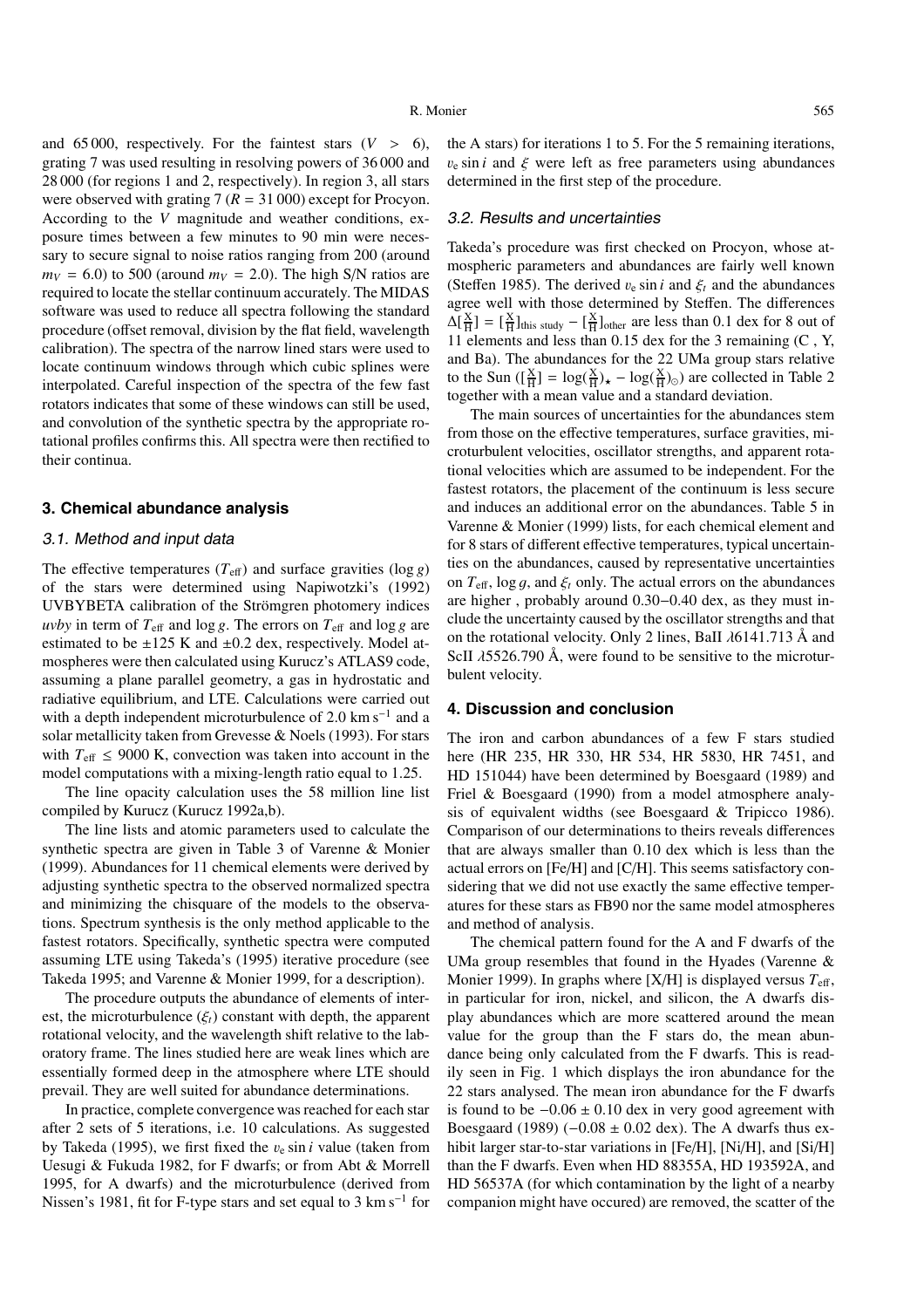

**Fig. 1.** [Fe/H] versus  $T_{\text{eff}}$  for the 22 stars analysed. The dashed line represents the mean [Fe/H] for the F dwarfs.

A dwarfs remains larger than that of the F dwarfs. The two Am stars analysed, HD 6116A and HD 116657, display characteristic deficiencies in calcium and scandium, and enrichments in heavy elements (iron, nickel and baryum). They are also markedly deficient in oxygen. Some of the normal A stars have overabundances in Ni, Y and Ba. No convincing trend of the abundances  $[X/H]$  versus  $v_e \sin i$  was found. The abundance of nickel appears to be correlated to that of iron (correlation coefficient =  $0.88$ ), but [Si/H] and [Na/H] do not. The [Ni/H] versus [Fe/H] correlation is only slightly improved when HD 88355A, HD 193592A and HD 56537A are removed. A correlation of [Ni/H] with [Fe/H] was also found by Hill (1995) in his study of a few field A dwarfs.

The most recent evolutionary models of A and F stars (Richer et al. 2000; Richard et al. 2001; Michaud 2005) include the effects of atomic diffusion for all species with Z less than 30. The predicted abundance patterns  $([X/H]$  versus Z) succeed in reproducing the overall shape of the observed abundance pattern (i.e. underabundances for the lightest elements C, N and O and overabundances for the iron-peak elements). For the iron-peak elements, the predicted surface abundances are commonly 3 times larger than the ones derived from spectroscopy. Turbulent transport was added to counteract diffusion and improve the agreement with the abundances derived from spectroscopy. Although models for the age of the UMa group have not yet been published, the found C and O underabundances in this analysis do indicate that these two elements seem to indeed be underabundant in the atmospheres of A and F dwarfs aged 500 Myr. However the predicted overabundances in Fe and heavier elements are actually seen only in a few stars suggesting that competing processes must counteract radiative diffusion in at least a number of the stars analysed here.

The spectroscopy of a much larger number of stars in the UMa group is obviously necessary in order to address the abundance pattern of the F and A dwarfs in this moving group. Abundance determinations for more chemical elements are also necessary to set stronger constraints on evolutionary models including transport processes.

#### **References**

- Abt, H. A., & Morrell, N. I. 1995, ApJS, 99, 135
- Boesgaard, A. M., & Tripicco, M. J. 1986, ApJ, 303, 724
- Boesgaard, A. M., Budge, K. G., & Burck, E. E. 1988, ApJ, 325, 749
- Boesgaard, A. M. 1989, ApJ 336, 798 Boesgaard, A. M., Armengaud, E., & King, J. R. 2003, ApJ, 583, 955
- 
- Boesgaard, A. M. 2004 in Origin and Evolution of the Elements, The Observatories of the Carnegie Institution of Washington, ed. A. Mc. William, & M. Rauch
- Dommanget, J., & Nys, O. 1995, Bull. Inf. Centre Données Stellaires, 46, 3
- Edvardsson, B., Andersen, J., Gustafsson, B., et al. 1993, A&A, 275, 101
- Eggen, O. J. 1960, MNRAS, 120, 563
- Eggen, O. J. 1983, AJ, 88, 642
- Friel, D. E., & Boesgaard, A. M. 1990, ApJ, 351, 480
- Gigas, D. 1986, A&A, 165, 170
- Giannuzzi, M. A. 1979, A&A, 77, 214
- Gillet, D., Burnage, R., Kohler, D., et al. 1994, A&AS, 108, 181
- Gray, R. O., & Garrison, R. F. 1987, ApJS, 65, 581
- Gray, R. O., & Garrison, R. F. 1989a, ApJS, 69, 301
- Gray, R. O., & Garrison, R. F. 1989b, ApJS, 70, 623
- Grevesse, N., & Noels, A. 1993, Phys. Scr. T, 47, 133
- Hill, G. M. 1995, A&A, 294, 536
- King, J. R., Villarreal, A. R., Soderblom, D. R., Gulliver, A. F., & Adelman, S. F. 2003, AJ, 125, 1980
- Kurucz, R. L. 1992a, Rev. Mex. Astron. Astrofis., 23, 45
- Kurucz, R. L. 1992b, Rev. Mex. Astron. Astrofis., 23, 181
- Levato, H., & Abt, H. A. 1978, PASP, 90, 429
- Michaud, G. 2005 in The A stars puzzle, 173
- Monier, R., & Richard, O. 2005 in The A stars, puzzle, Proc. IAU Symp., 224, 209

Napiwotzki, R., Schönberner, D., & Wenske, V. 1993, A&A, 268, 653

- Nissen, P. E. 1981, A&A, 97, 145
- Palous, J., & Hauck, B. 1986, A&A, 162, 54
- Rentzsch-Holm, I. 1996, A&A, 312, 966
- Richard, O., Michaud, G., & Richer, J. 2001, ApJ, 558, 377
- Richer, J., Michaud, G., & Turcotte, S. 2000, ApJ, 529, 338
- Roman, N. G. 1949, ApJ, 110, 205
- Steffen, M. 1985, A&AS, 59, 403
- Soderblom, D. R., & Mayor, M. 1993, AJ, 105, 226
- Soderblom, D. R., Pilachowski, C. A., Fedele, S. B., & Jones, B. F. 1993, AJ, 105, 2299
- Takeda, Y. 1995, PASJ, 47, 287
- Uesugi, A., & Fukuda, I. 1982, Catalogue of stellar rotational velocities, University of Kyoto
- Varenne, O., & Monier, R. 1999, A&A, 351, 247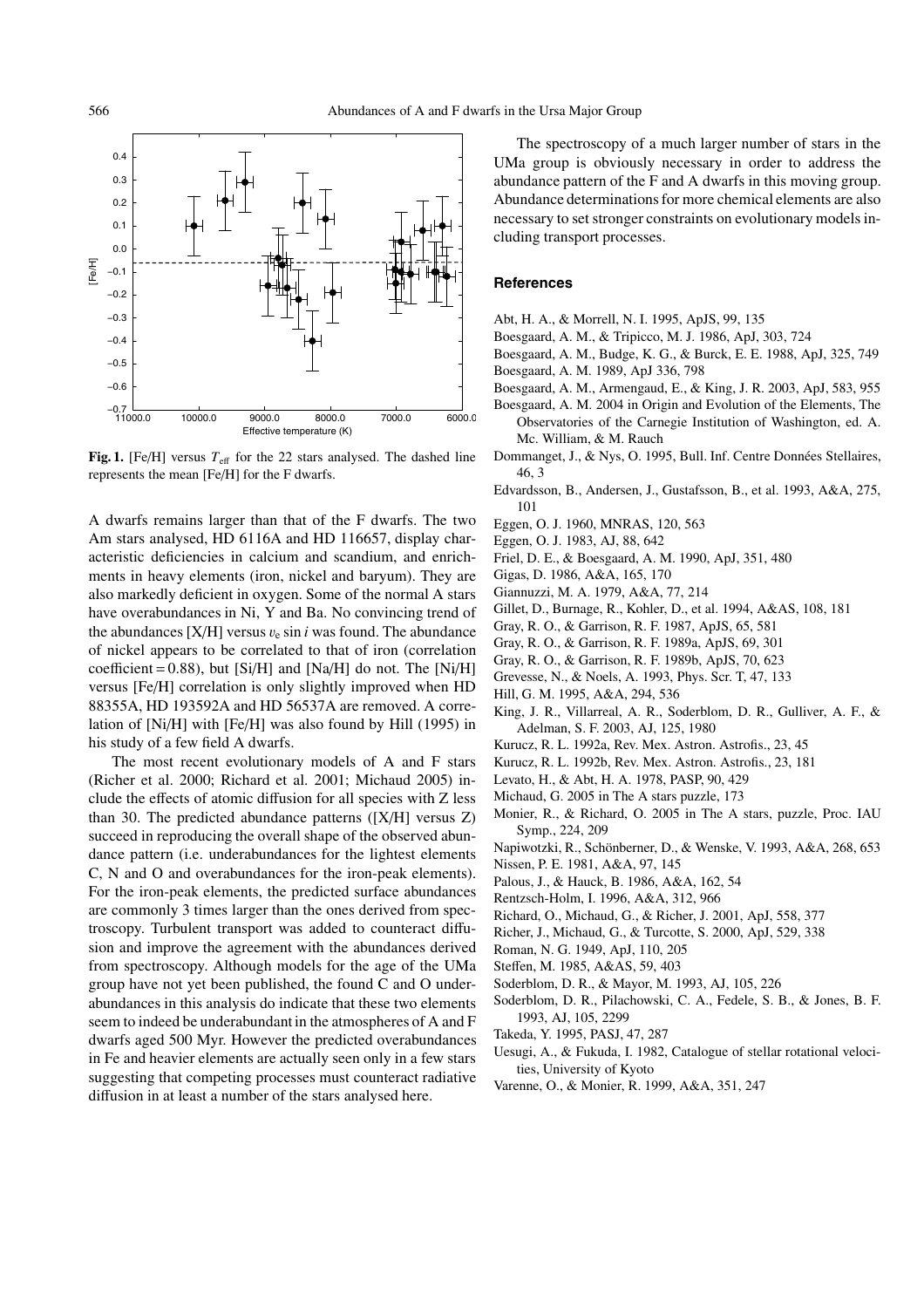R. Monier, *Online Material p 1*

# **Online Material**